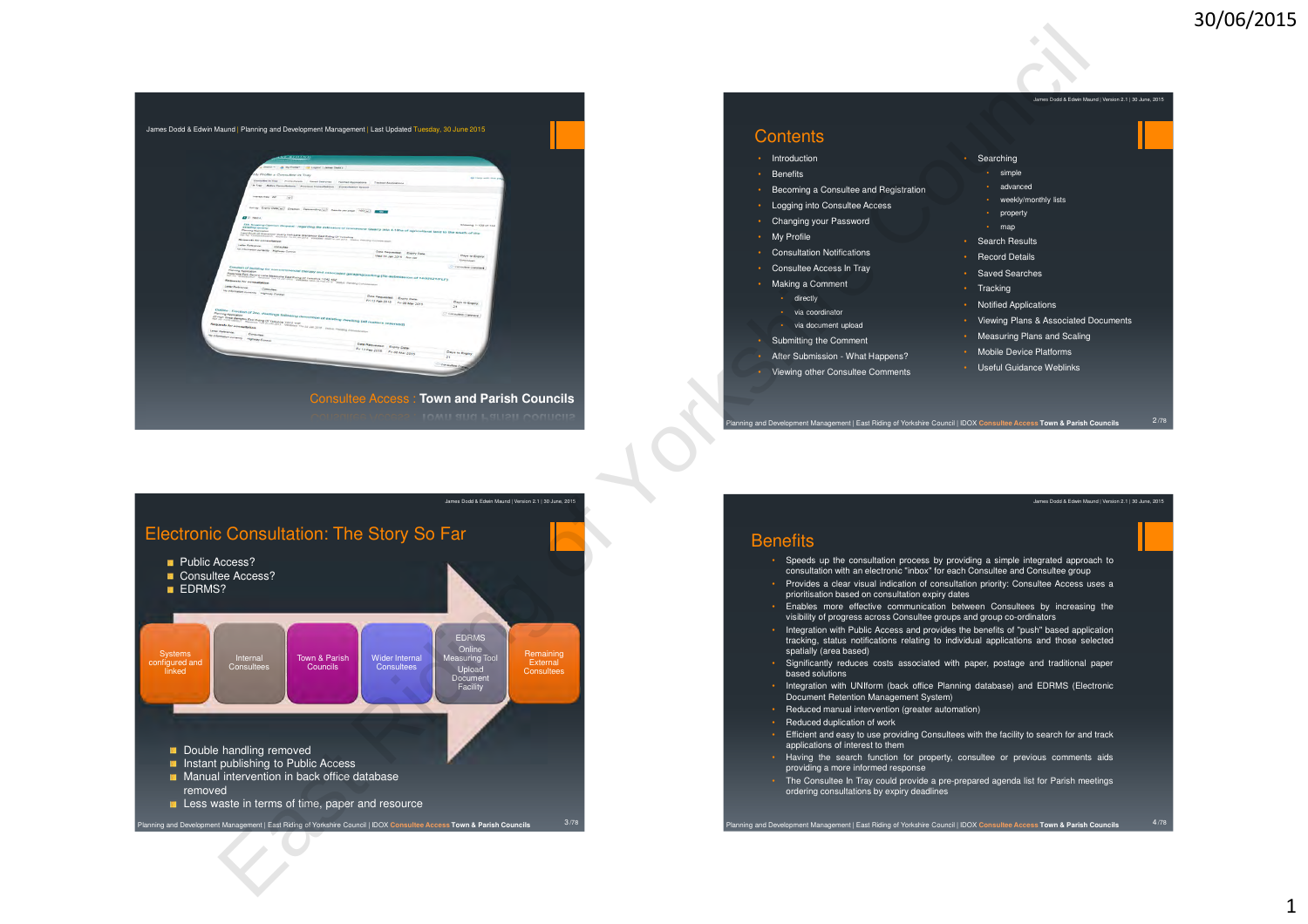ames Dodd & Edwin Maund | Version 2.1 | 30 June, 2015

# Becoming a Consultee

Before you can use Consultee Access –**two things** need to be done

- You need to **register** an account on Public Access (happening now)
- East Riding of Yorkshire Council PlanningDepartment need to **invite you** to use the system by setting you up as <sup>a</sup> Consultee(also happening now)
- All Town & Parish Councils will be set upas Consultees with <sup>a</sup> Go Live date of **Monday 29 June 2015**



James Dodd & Edwin Maund | Version 2.1 | 30 June, 2015

# **Registering**

Enter your **login credentials** (previously emailed to you)

These should have been sent to you via letter or email. If you have any issueslogging in, please contact us

You should have received <sup>a</sup> **Public Access Registration Email** containing <sup>a</sup> link similar to the below

| From:<br>To:<br>Date: | beverley.dc@eastnding.gov.uk<br>user@eastriding.gov.uk<br>03/02/2015 08:49                                                                   |  |
|-----------------------|----------------------------------------------------------------------------------------------------------------------------------------------|--|
| Subject               | <b>Registration Confirmation Request</b>                                                                                                     |  |
| Hello Consultee.      |                                                                                                                                              |  |
|                       | To confirm your registration please click the following link:                                                                                |  |
|                       |                                                                                                                                              |  |
|                       | Mib 7746 nd Marga cerebas Mibri bov utvienotaringa 1881/ng tration artim Arys Itorico abilitarilev Mibri 1884/0101018-10432009 nd Research 1 |  |
|                       | If required you can also copy the link to the address field of your browser.                                                                 |  |
|                       |                                                                                                                                              |  |
|                       |                                                                                                                                              |  |
|                       |                                                                                                                                              |  |
|                       |                                                                                                                                              |  |
|                       |                                                                                                                                              |  |
|                       |                                                                                                                                              |  |
|                       |                                                                                                                                              |  |
|                       | Planning and Development Management   East Riding of Yorkshire Council   IDOX Consultee Access Town & Parish Councils                        |  |

Planning and Development Management | East Riding of Yorkshire Council | IDOX **Consultee Access Town & Parish Councils** <sup>7</sup> /78Completing RegistrationUpon clicking the link, you will be taken to <sup>a</sup> screen similar to the below:

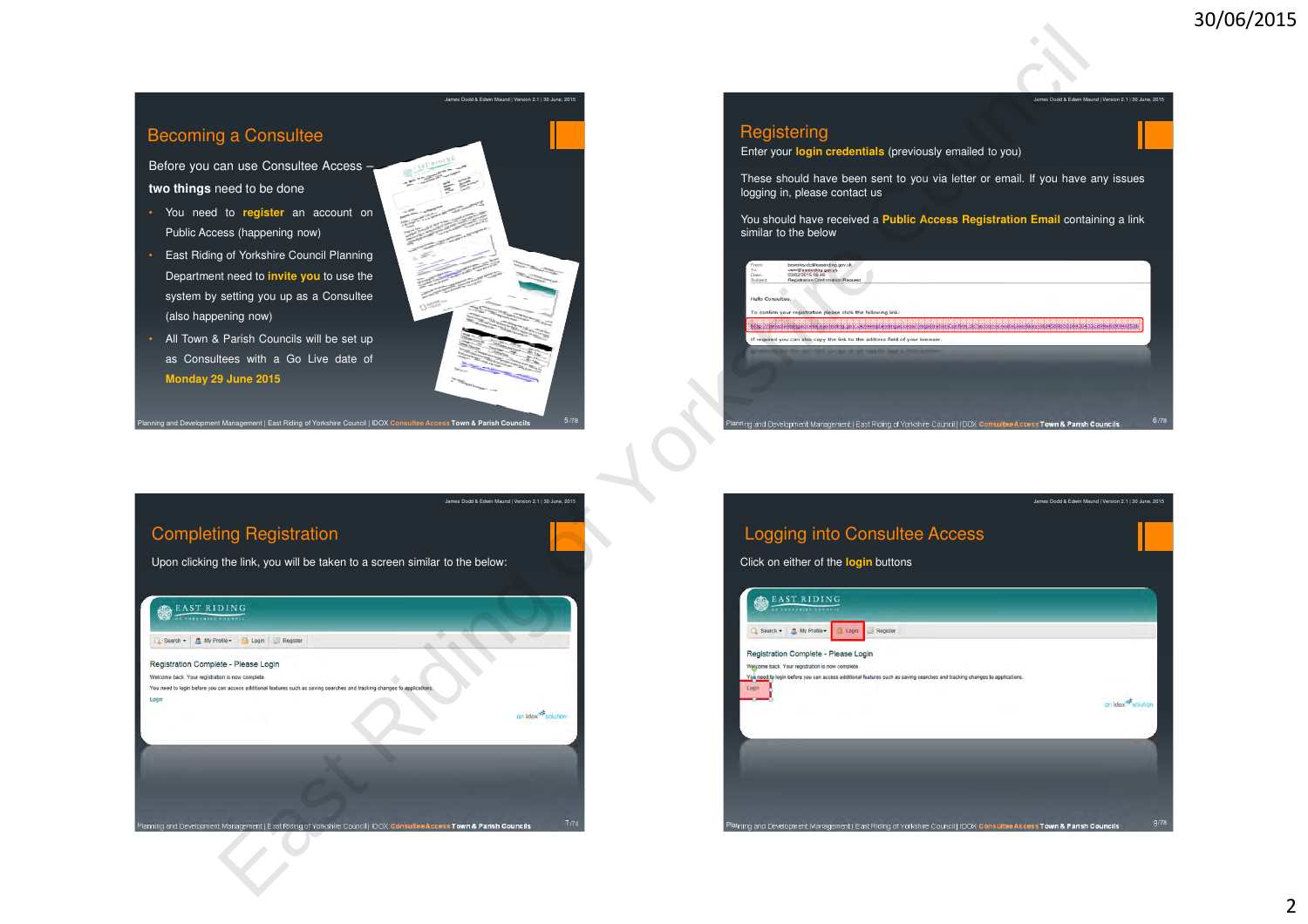James Dodd & Edwin Maund | Version 2.1 | 30 June, 2015

James Dodd & Edwin Maund | Version 2.1 | 30 June, 2015

# East Ridden Access<br>
The Consulte Access<br>
The Council of Your Password<br>
The Council of Your Password<br>
The Council of Your Password<br>
The Council of Section 1998<br>
The Council of Section 1998<br>
The Council of Section 1998<br>
The Logging into Consultee AccessEnter your **email address** and enter the **password** – if you have not yet changed your password, enter **welcome1**Login **Continue name Email Address Phresioned** Click Login  $9/78$ Planning and Development Management | East Riding of Yorkshire Council | IDOX **Consultee Access Town & Parish Councils** <sup>9</sup>

# Changing Your Password

Once logged in, click on the **Profile Details Tab** and click on **Change Password**

| My Profile » Profile Details |                                                                                                                                |
|------------------------------|--------------------------------------------------------------------------------------------------------------------------------|
| Consultee In Tray            | <b>Profile Details</b><br>Saved Searches<br><b>Notified Applications</b><br><b>Tracked Applications</b>                        |
| <b>Personal Details</b>      | In Tray Settings                                                                                                               |
|                              | Update Personal Details<br>Delete Profile<br>Change Password                                                                   |
| Name                         | Mr James Dodd                                                                                                                  |
| Email                        | james.dodd@eastriding.gov.uk                                                                                                   |
| <b>Phone Number</b>          |                                                                                                                                |
| Address                      | East Riding Of Yorkshire Council<br>County Hall<br><b>Cross Street Beverley</b><br>East Riding Of Yorkshire<br><b>HU17 9BA</b> |
|                              | an idex <sup>32</sup> solution                                                                                                 |

James Dodd & Edwin Maund | Version 2.1 | 30 June, 2015

/78

James Dodd & Edwin Maund | Version 2.1 | 30 June, 2015

# Changing Your Password

Enter your email address and enter a **new password** and **remember to make a note of it**

| $Q$ Search $\sim$                         | A My Profile - Logout (James Dodd)                                                                                                                                                                                                                     |                  |
|-------------------------------------------|--------------------------------------------------------------------------------------------------------------------------------------------------------------------------------------------------------------------------------------------------------|------------------|
| <b>Change Password</b>                    |                                                                                                                                                                                                                                                        |                  |
|                                           | To obtain a new password, please enter your email address and new password below. Once submitted you will receive an email to activate your new password. Your new<br>password must be at least 8 characters long and be a mix of letters and numbers. |                  |
| Fields marked with a " must be completed. |                                                                                                                                                                                                                                                        |                  |
|                                           |                                                                                                                                                                                                                                                        |                  |
| Email Address *                           | james.dodd@eastriding.gov.uk                                                                                                                                                                                                                           |                  |
| New Password *<br>Confirm New Password *  |                                                                                                                                                                                                                                                        |                  |
|                                           |                                                                                                                                                                                                                                                        |                  |
|                                           | Change password                                                                                                                                                                                                                                        |                  |
|                                           |                                                                                                                                                                                                                                                        |                  |
|                                           |                                                                                                                                                                                                                                                        | an idax solution |
|                                           |                                                                                                                                                                                                                                                        |                  |
|                                           | Click the Change Password button to implement the changes                                                                                                                                                                                              |                  |

# My ProfileAs well as changing your password, thisarea allows you to configure yourpersonal detailsThe **notified applications** identify the applications you have saved as <sup>a</sup> regularsearch and any updates to them appear

The **tracked applications** identifies applications you have chosen to trackand watch closely

here

| <b>EAST RIDING</b>                   |                                                                                                            |                                           |
|--------------------------------------|------------------------------------------------------------------------------------------------------------|-------------------------------------------|
| is because and doctor                |                                                                                                            |                                           |
|                                      | Search = A My Franke - C Logan (James Dodd)                                                                |                                           |
| My Profile » Profile Details         |                                                                                                            |                                           |
| Consultive In Your<br><b>Barbara</b> | Swet Searche   Nother Application   Tracead Application<br><b>Fredin Details</b><br>232222                 |                                           |
|                                      |                                                                                                            | Compilazioni di compilazione di Gometoria |
|                                      | Mr James Doot                                                                                              |                                           |
|                                      |                                                                                                            |                                           |
| Tehn<br>Einel                        | he and probably and sen-                                                                                   |                                           |
| <b>Plaza Muselia</b>                 |                                                                                                            |                                           |
| Address                              | East Hitting Of Yorkshire Council<br>County mail<br>Cross Street Revenue<br>East Riding Of Harkshee<br>--- |                                           |

Planning and Development Management | East Riding of Yorkshire Council | IDOX **Consultee Access Town & Parish Councils**s 12/78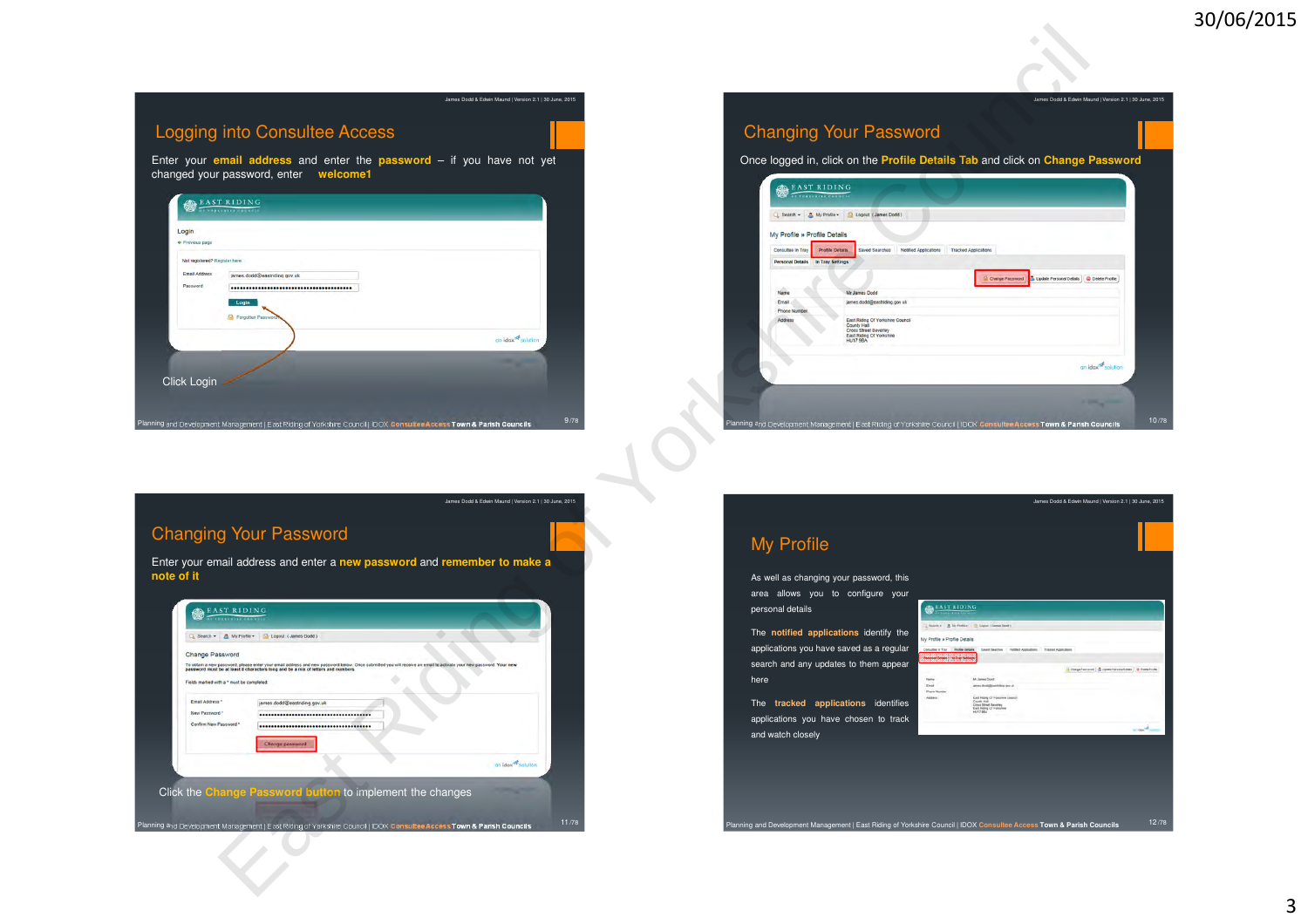# Consultee Access In Tray Settings

The **In Tray Settings** page displays the **interest areas** that you are assigned to within your Consultee group e.g. you may be attached to applications withinthe Beverley Parish only

It also displays whether you are the**coordinator** of the group

You can also choose to receive an **email summary** of comments submitted each time you make <sup>a</sup> comment

Remember to **save** any changes to your settings



#### Consultation: The Notification

|                                                                                                                                                                                                                                                                                                                                                                                      | James Dodd & Edwin Maund   Version 2.1   30 June, 2015                                                                                                                                                                                                                                                                                                                                                                                                                       | James Dodd & Edwin Maund   Version 2.1   30 June, 2015                                                                                                                                                                                                                                                                                                                                         |
|--------------------------------------------------------------------------------------------------------------------------------------------------------------------------------------------------------------------------------------------------------------------------------------------------------------------------------------------------------------------------------------|------------------------------------------------------------------------------------------------------------------------------------------------------------------------------------------------------------------------------------------------------------------------------------------------------------------------------------------------------------------------------------------------------------------------------------------------------------------------------|------------------------------------------------------------------------------------------------------------------------------------------------------------------------------------------------------------------------------------------------------------------------------------------------------------------------------------------------------------------------------------------------|
| tee Access In Tray Settings<br>Settings page displays the                                                                                                                                                                                                                                                                                                                            |                                                                                                                                                                                                                                                                                                                                                                                                                                                                              | <b>Consultation: The Notification</b><br>You will receive an email notification once a consultation is generated for your<br><b>Consultee Group</b>                                                                                                                                                                                                                                            |
| s that you are assigned to<br><b>EAST RIDING</b><br>Consultee group e.g. you<br>hed to applications within<br>Search - & My Frette - 2 Logod (James Dood                                                                                                                                                                                                                             |                                                                                                                                                                                                                                                                                                                                                                                                                                                                              | A Consultee Group is the name of the Consultee e.g. Conservation, Beverley<br>Town Council etc. and is made up of one or more individual users                                                                                                                                                                                                                                                 |
| Parish only<br>My Profile » In Tray Settings<br>Notified Anglessions<br>1301009100000<br>tys whether you are the<br>Memberships within the consultee group: Service Development Offices<br>of the group<br>spo<br>Interest Area Name<br>Coordinator<br>Difficult me with a summary of submitted com-<br>choose to receive an email<br>Save<br>comments submitted each<br>e a comment | in Idea <sup>nd</sup>                                                                                                                                                                                                                                                                                                                                                                                                                                                        | {In Archive} Planning Consultation for 15/01140/PLF 16 Theasby Way Leven East Riding Of Yorkshire HU17 5QF<br>beverley.dc to: James.dodd<br>beverley.do@eastriding.gov.uk<br>From:<br>To:<br>James dodd@eastriding.gov.uk<br>History<br>This message has been forwarded<br>This message is being viewed in an archive.<br>Archive<br>$\blacktriangleright$ 1 attachment<br>四<br>$\n  dm3rtt\n$ |
| save any changes to your<br>It Management   East Riding of Yorkshire Council   IDOX Consultee Access Town & Parish Councils                                                                                                                                                                                                                                                          | 13/78                                                                                                                                                                                                                                                                                                                                                                                                                                                                        | Please find consultation for the above planning application attached<br>Planning and Development Management<br>County Hall<br>Beverley<br>www2.eastriding.gov.uk<br>beverley.dc@eastriding.gov.uk<br>14/78<br>Planning and Development Management   East Riding of Yorkshire Council   IDOX Consultee Access Town & Parish Councils                                                            |
|                                                                                                                                                                                                                                                                                                                                                                                      | James Dodd & Edwin Maund   Version 2.1   30 June, 2015                                                                                                                                                                                                                                                                                                                                                                                                                       | James Dodd & Edwin Maund   Version 2.1   30 June, 2015                                                                                                                                                                                                                                                                                                                                         |
| ttion: The Notification<br>www.aasthing.gov.uk<br>Prov.jalanif: Hand of Phenony and Develop                                                                                                                                                                                                                                                                                          | EAST RIDING<br><b>CETSIANNIAE ENUNCIE</b><br>Guare Hall, Senator, Karl Kaling of Venicesco, HATP Hit, Tanginoni (1982) E                                                                                                                                                                                                                                                                                                                                                     | <b>Logging into Consultee Access</b>                                                                                                                                                                                                                                                                                                                                                           |
| Kidt Ella Pasch Coustal<br>21 Thouston Close<br>Family Road<br>notification will contain a<br>HU13-0HQ                                                                                                                                                                                                                                                                               | $\begin{tabular}{l c c} \textbf{Dense} & 28.\textbf{Agail 2015} \\ \textbf{Oua Rab} & 13.01026.\textbf{TPO} \\ \textbf{Cas} & \textbf{Office} & \textbf{Mha} & \textbf{Mmaqvar} \\ \textbf{Tapheoen} & 31.632.\textbf{F} & \textbf{Shu Thaola} \\ \textbf{Tashha Area Koli:} & 520113.\textbf{G} & \textbf{Stu Thaola} \\ \textbf{Godi:} & 520113.\textbf{G} & 377.1 \\ \end{tabular}$                                                                                       | You may choose to have Consultee Access open all the time, occasionally refreshing it to<br>view your in tray. The email notifications are a secondary way of ensuring no consultation is<br>overlooked                                                                                                                                                                                        |
| etter and access Consultee<br>Dear Pasisk Council<br>the link enclosed<br>boardari.                                                                                                                                                                                                                                                                                                  | TOWN & COUNTRY PLANNING ACT 1990<br>TPO LONG DRIVE WOOD WEST ELLA 1980 (KEP, 209) - Fall<br>Syramon due to detay at how and three pottomity to neighborous                                                                                                                                                                                                                                                                                                                   | Upon clicking the link in the letter you receive in the email, you will be taken to the<br>application in question on Public Access<br>Click Login in order to access Consultee Access                                                                                                                                                                                                         |
| Location<br>the memo should take you<br>Applicants Mr George Talfoul<br>the relevant application to<br>onsultation relates                                                                                                                                                                                                                                                           | 51 Elmin; Dave Test Elia East Riding Of Yorkshire HU10 "RX<br>Consules Acress External Canadarion (CAESC).<br>3 runs to inform you that a risk applicated was neared on the 31 March 2012 for the above<br>development The referented application and plans can be veryed at the address below fro<br>If you are regulated on Conrultor Access, clutting the look below vill take you directly to the<br>$\equiv$ GeV<br>that on the Loam button to every Counting Acces     | <b>EAST RIDING</b><br>3 Search - 8 My Profile - 1222 1996<br><b>EAST RIDING</b><br>Planning » Application Summary<br>4/03336/PLF   Erection of single and two storey extensions to rear following de                                                                                                                                                                                           |
| Constitut Arom. Constitution                                                                                                                                                                                                                                                                                                                                                         | <u> Kabupatén Bangung Padungan Ing Pa</u><br>You comment, should be rebeared electronically by using the Consulese Comment' button visitin<br>ational be admitted as soon as possible, but no later than 22 April 2013, or they may not be<br>able to be taken into consideration in determining this application. If I have not returned a response by this return on the street of the main any constant box plus that the application will seem that the application will | Login<br>Comments (8) Constraints (6) Associated Documents   Related & Previous page<br>Summary Further Information Contacts Important Dates<br>Not registered? Register hors-<br>Thu 16 Oct 2014<br>Application Validated<br>Email Address james dodd@eastrding.gov.uk<br>Decision<br>No information currently<br>Password                                                                    |
| Pour Ashings.<br>From Autoroft<br>Head of Rimming and Dersingment Liansgement<br>O INVESTORS Gold                                                                                                                                                                                                                                                                                    | Also Maure, Denny & Harris 44 Konnel & specific                                                                                                                                                                                                                                                                                                                                                                                                                              | <br>There are 0 cases associated with this application.<br>Login<br>There is 1 property associated with this application.<br>C Forgotten Password?<br>on Idox <sup>42</sup> soluto                                                                                                                                                                                                             |
| It Management   East Riding of Yorkshire Council   IDOX Consultee Access Town & Parish Councils                                                                                                                                                                                                                                                                                      | 15/78                                                                                                                                                                                                                                                                                                                                                                                                                                                                        | 16/78<br>Planning and Development Management   East Riding of Yorkshire Council   IDOX Consultive Access Town & Parish Councils                                                                                                                                                                                                                                                                |
|                                                                                                                                                                                                                                                                                                                                                                                      |                                                                                                                                                                                                                                                                                                                                                                                                                                                                              |                                                                                                                                                                                                                                                                                                                                                                                                |

# Consultation: The NotificationThe email notification will contain <sup>a</sup>letter

Planning and Development Management | East Riding of Yorkshire Council | IDOX **Consultee Access Town & Parish Councils** <sup>13</sup>

Open the letter and access ConsulteeAccess via the **link** enclosed

The link in the memo should take you**directly to the relevant application** to which the consultation relates



## Logging into Consultee Access

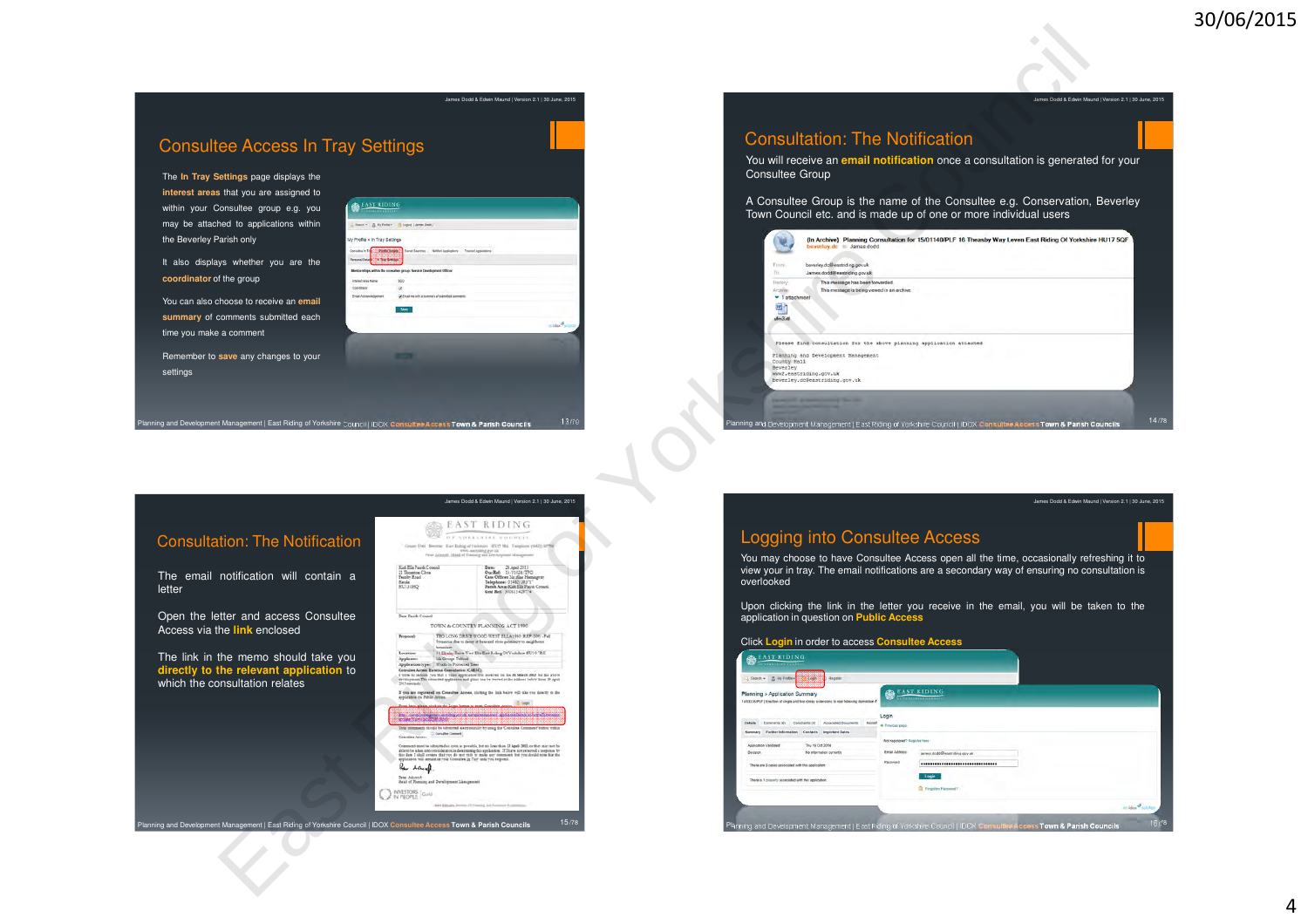|                                                                                                                       |                                                                                                                                                                                                                                                                                                                                                                                                          |                                                                                                                                     |                                     | James Dodd & Edwin Maund   Version 2.1   30 June, 2015              |
|-----------------------------------------------------------------------------------------------------------------------|----------------------------------------------------------------------------------------------------------------------------------------------------------------------------------------------------------------------------------------------------------------------------------------------------------------------------------------------------------------------------------------------------------|-------------------------------------------------------------------------------------------------------------------------------------|-------------------------------------|---------------------------------------------------------------------|
| <b>Consultee Access In Tray</b><br>Upon logging in, you will land on the <b>Consultee Access In Tray</b> Page         |                                                                                                                                                                                                                                                                                                                                                                                                          |                                                                                                                                     |                                     |                                                                     |
| View<br>Trav<br>ln.<br>н<br>In Tray<br>list<br>of<br>current<br>consultations<br>requiring action                     | <b>LAST REBENG</b><br>Search - A an Police - In council detections<br>Profile x Consultae In Tray<br>company that I do not have<br>Artist County<br>resulting AL W.                                                                                                                                                                                                                                      | <b>View Actrue &amp; Presions</b><br>Consultations<br>Search Consultations as the<br>list of activity gets longer                   | All home with this is a             | <b>Consultation</b><br><b>Search</b>                                |
| <b>Active</b><br><b>Consultations</b><br>you've replied but<br>application<br>the<br>hasn't<br>been<br>decided yet    | Sirts EarnTen's! Income Assump in<br><b>ARTISTICS CONTRACTOR</b><br><b>ENGINEE OF TH KINSTONS</b><br>(answered)<br><b>Florida Northern</b><br>and from of threes in Ly & Proces School Service<br><b>Requests for comunication</b><br>Labor Salesman<br><b>Caroline</b><br><b>TEN</b><br><b>The American Street</b><br>text<br>the James Studen                                                          | <b>Filters</b><br><b>SHEETENS</b> Good and \$110 to be<br>Ref. No.<br>Description<br><b>Status</b><br>Sort by<br><b>Expiry Date</b> | Direction Ascending<br>$\checkmark$ | Filters for sorting<br>and searching<br>Results per page 10 V<br>Go |
| <b>Previous</b><br><b>Consultations</b><br>you've<br>made<br>a<br>comment and the<br>consultation expiry              | Supervisors of Gallery resulted by considered incomedants of processes reflectives (AACTSATE)<br><b>Flamming Association</b><br>If Land Healthing Martinization East Paing CP London 1023, 235<br><b>Facts House Council</b><br>thing the fifther strip company the Orlean story. There<br><b>Requests for exceptionize</b><br>No Marketin covered at areas Date<br><b>Application</b>                   | Sale-Resourced: Josen Date:<br>the to the time to be the time<br>Eures                                                              | David Modern<br>sales Comput        | Consultation<br>Expiry<br>countdown                                 |
| has passed i.e. a<br>decision has been<br>made                                                                        | Summary<br>Earthly of price and the dome achieved in mar trobatte deman<br><b>Farmer Associate</b><br>\$3.00 keep Gardy Streeting Cast Roley Of Francisco ADTO Mar.<br>And his Cast Control and State of the U.S. Control of Controller Controllers, March Street Controllers, Street<br><b>Remarch for unimalization</b><br>Latin Salesman<br>Consider<br>the minimization burbanity. His parent Darlin | <b>Date Presenting</b> Eastly Color<br><b>GLO-DEZEN EN GENAZION</b>                                                                 | Countdown<br>until expiry           | <b>Submit</b><br>vour<br>consultation<br>response                   |
| Planning and Development Management   East Riding of Yorkshire Council   IDOX Consultee Access Town & Parish Councils |                                                                                                                                                                                                                                                                                                                                                                                                          |                                                                                                                                     | Malon that<br>comment.              | 17/78                                                               |





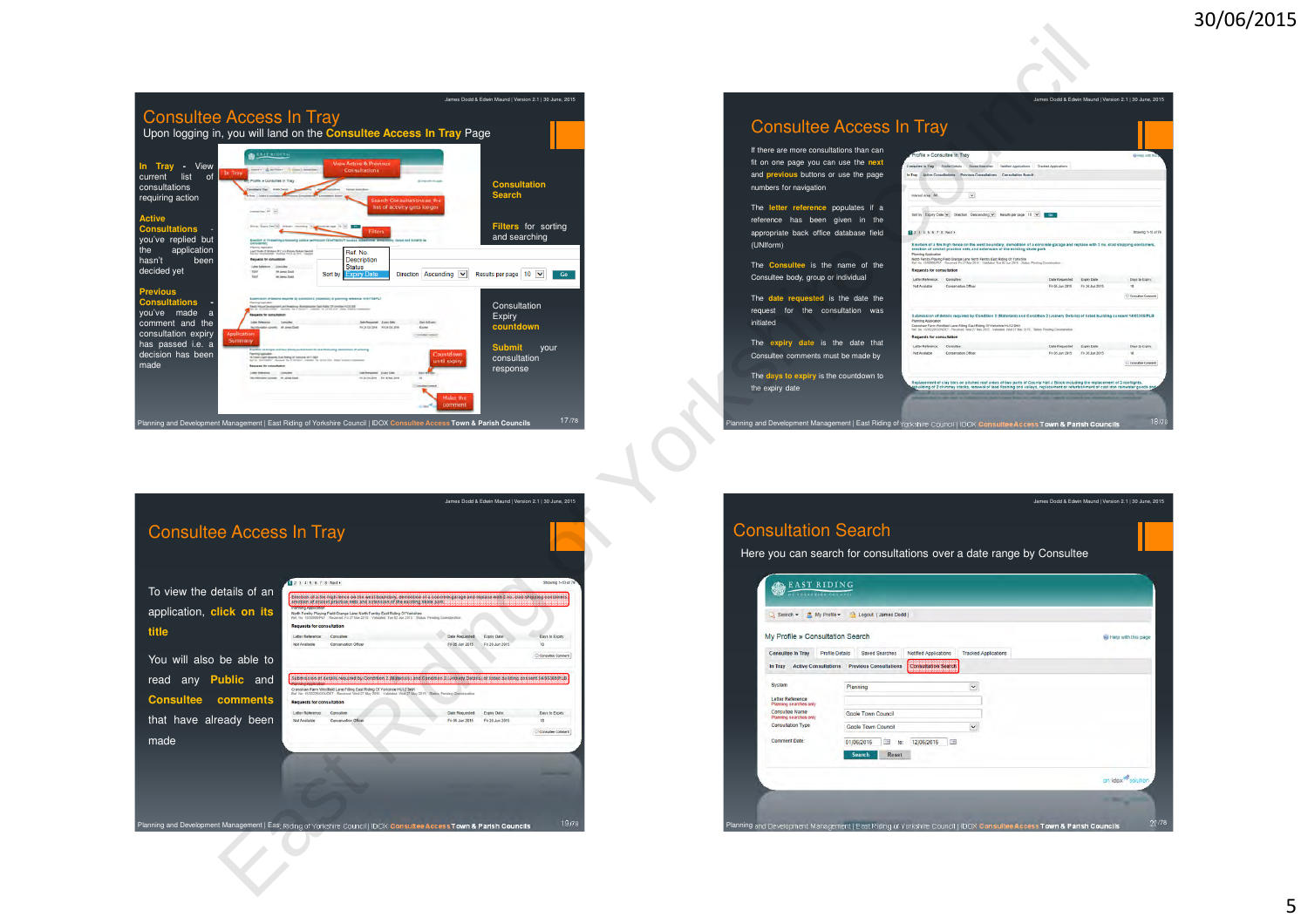

| <b>Make a Consultee Comment</b>                                                                                                                                                         | James Dodd & Edwin Maund   Version 2.1   30 Ju                                                                                                                                                                                                                                                                                                      |
|-----------------------------------------------------------------------------------------------------------------------------------------------------------------------------------------|-----------------------------------------------------------------------------------------------------------------------------------------------------------------------------------------------------------------------------------------------------------------------------------------------------------------------------------------------------|
| You can then type<br>your comment in the<br>large box                                                                                                                                   | My Profile » Consultee In Tray - Windows Internet Explorer<br><b>Planning Application</b><br>14/03732/PLF   Provision of car parking to facilitate residential care home including<br>alterations to existing boundary wall and creation of vehicular access - AMENDED<br>PLANS   Holyrood House Baxtergate Hedon East Riding Of Yorkshire HU12 8IN |
| There was previously<br>limit of 5000<br>$a -$<br>characters which is<br>approx. 3 sides of A4<br>on average but we<br>have extended this to<br>25,000 characters<br>following feedback | <b>Close Window</b><br><b>Submit Comment</b><br><b>Email Coordinator</b><br>Consult as:<br>Building Conservation -- Conservation Officer V<br>4945 characters left<br>This is a test consultee comment - NOT TO BE CONSIDERED                                                                                                                       |
| This can be reviewed<br>if necessary                                                                                                                                                    | <b>Submit Comment</b><br>Clear                                                                                                                                                                                                                                                                                                                      |

# Make a Consultee Comment

 If you are a **clerk for multiple parishes** you can be linked to them all under one login – you can filter your consultations by Town or Parish Council as below

James Dodd & Edwin Maund | Version 2.1 | 30 June, 2015

| <b>Consultee In Tray</b>                | <b>Profile Details</b>                                | <b>Saved Searches</b>         | <b>Notified Applications</b>                                                                                                                                                                        | <b>Tracked Applications</b>                                                                                                    |                 |                   |
|-----------------------------------------|-------------------------------------------------------|-------------------------------|-----------------------------------------------------------------------------------------------------------------------------------------------------------------------------------------------------|--------------------------------------------------------------------------------------------------------------------------------|-----------------|-------------------|
| <b>Active Consultations</b><br>In Trav  |                                                       | <b>Previous Consultations</b> | <b>Consultation Search</b>                                                                                                                                                                          |                                                                                                                                |                 |                   |
|                                         |                                                       |                               |                                                                                                                                                                                                     |                                                                                                                                |                 |                   |
| Interest Aneal Million Constitution and |                                                       |                               |                                                                                                                                                                                                     |                                                                                                                                |                 |                   |
|                                         | <b>Etion Panso Council</b><br><b>BARKA PANK CHANI</b> |                               |                                                                                                                                                                                                     |                                                                                                                                |                 |                   |
| Sort by Expiry Date V                   |                                                       | Direction Ascending V         | Results per page 10 V                                                                                                                                                                               | Go                                                                                                                             |                 |                   |
|                                         |                                                       |                               |                                                                                                                                                                                                     |                                                                                                                                |                 |                   |
|                                         |                                                       |                               |                                                                                                                                                                                                     |                                                                                                                                |                 |                   |
|                                         |                                                       |                               |                                                                                                                                                                                                     |                                                                                                                                |                 |                   |
|                                         |                                                       |                               |                                                                                                                                                                                                     | Non-Material Amendment to 14/02039/VAR relating to PV panels to roofs of 4 dwellings and relocation of plot 2.36m eastwards in |                 |                   |
| order to create access for horse box.   |                                                       |                               |                                                                                                                                                                                                     |                                                                                                                                |                 |                   |
| <b>Planning Application</b>             |                                                       |                               |                                                                                                                                                                                                     |                                                                                                                                |                 |                   |
|                                         |                                                       |                               | Eric Bradley Construction Ltd 89 Main Street Etton East Riding Of Yorkshire HU17 7PG<br>Ref. No. 15/40084/NONMAT Received: Wed 22 Apr 2015 Validated: Wed 22 Apr 2015 Status: Pending Consideration |                                                                                                                                |                 |                   |
| <b>Requests for consultation</b>        |                                                       |                               |                                                                                                                                                                                                     |                                                                                                                                |                 |                   |
| Letter Reference:                       | Consultee:                                            |                               |                                                                                                                                                                                                     | Date Requested:                                                                                                                | Expiry Date:    | Days to Expiry:   |
| Not Available                           | <b>Beverley Town Council</b>                          |                               |                                                                                                                                                                                                     | Thu 18 Jun 2015                                                                                                                | Mon 22 Jun 2015 | $\overline{4}$    |
|                                         |                                                       |                               |                                                                                                                                                                                                     |                                                                                                                                |                 | Consultee Comment |
|                                         |                                                       |                               |                                                                                                                                                                                                     |                                                                                                                                |                 |                   |
|                                         |                                                       |                               |                                                                                                                                                                                                     |                                                                                                                                |                 |                   |
|                                         |                                                       |                               |                                                                                                                                                                                                     |                                                                                                                                |                 |                   |



ent | East Riding of Yorkshire Council | IDOX Consultee Access Town & Parish Councils

 $\mathsf{s}$  22

/78

James Dodd & Edwin Maund | Version 2.1 | 30 June, 2015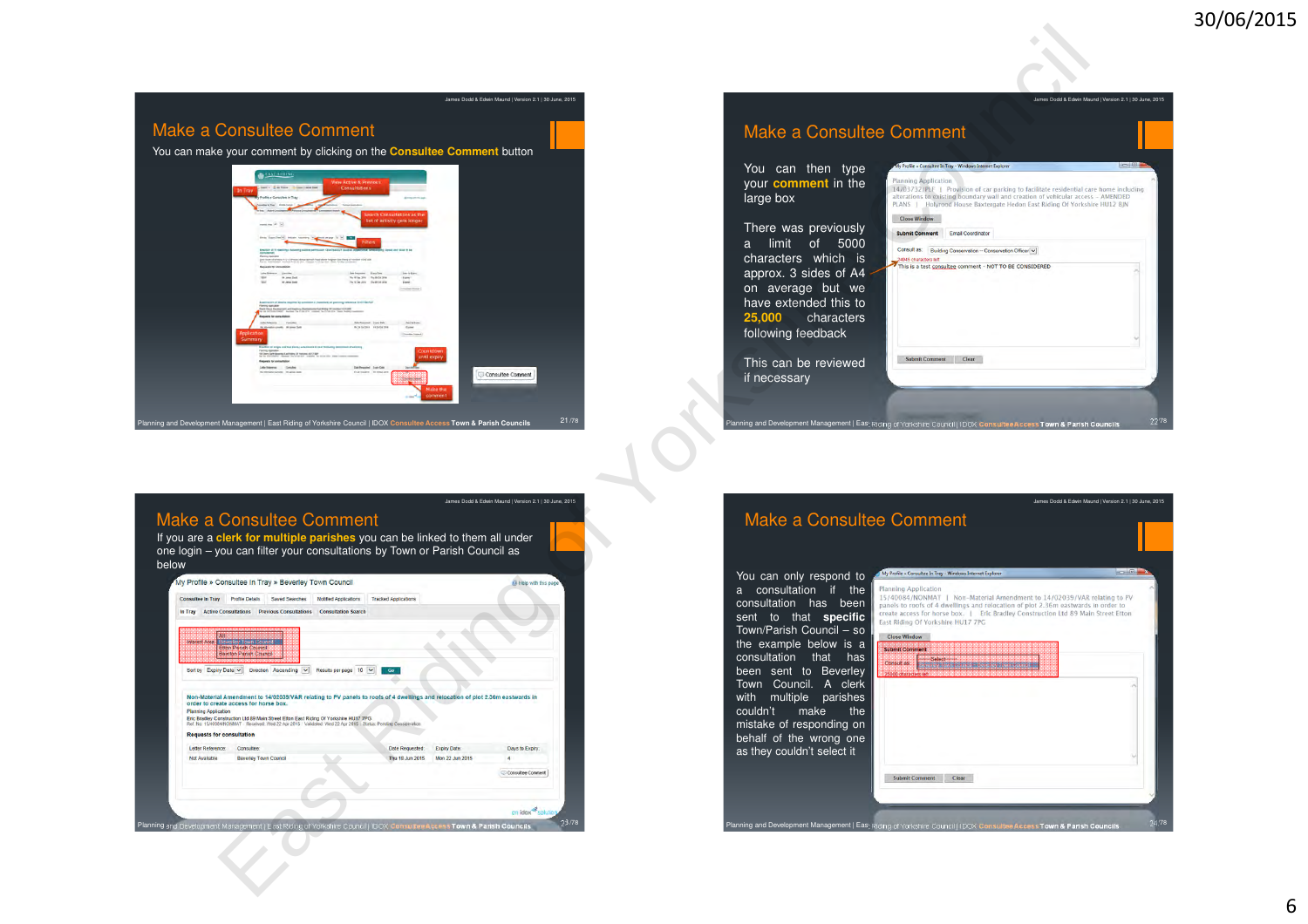

# Make a Consulte

The Consultee can als **upload attachment** (once the new **EDRMS** is implemented)

To upload <sup>a</sup> preprepared submission a a document, select th **Upload Document** tabin the pop-up window

nning and Development Manag

| <b>Planning Application</b><br>15/00241/PLE   Extension TEST   Manor Close 34 Tower Street Flamborough East<br>Riding Of Yorkshire YO15 1PD |  |
|---------------------------------------------------------------------------------------------------------------------------------------------|--|
|                                                                                                                                             |  |
| <b>Close Window</b><br><b>Dpoad Cocurrent</b><br><b>Submit Comment</b><br>mail Coordinator                                                  |  |
| Consult as:<br>SDO -- Test Ddfd V                                                                                                           |  |
| 5000 characters left                                                                                                                        |  |
|                                                                                                                                             |  |
|                                                                                                                                             |  |
|                                                                                                                                             |  |
|                                                                                                                                             |  |
|                                                                                                                                             |  |
| <b>Submit Comment</b><br>Clear                                                                                                              |  |
|                                                                                                                                             |  |
|                                                                                                                                             |  |
|                                                                                                                                             |  |

James Dodd & Edwin Maund | Version 2.1 | 30 June, 2015

James Dodd & Edwin Maund | Version 2.1 | 30 June, 2015

# Make a Consultee Comment

Select the relevant interest area from the **Consult as** drop down list

Click on the **Browse** file button and navigate to the document's location on your computer ornetwork

When you have located your document, click onthe **Upload button**



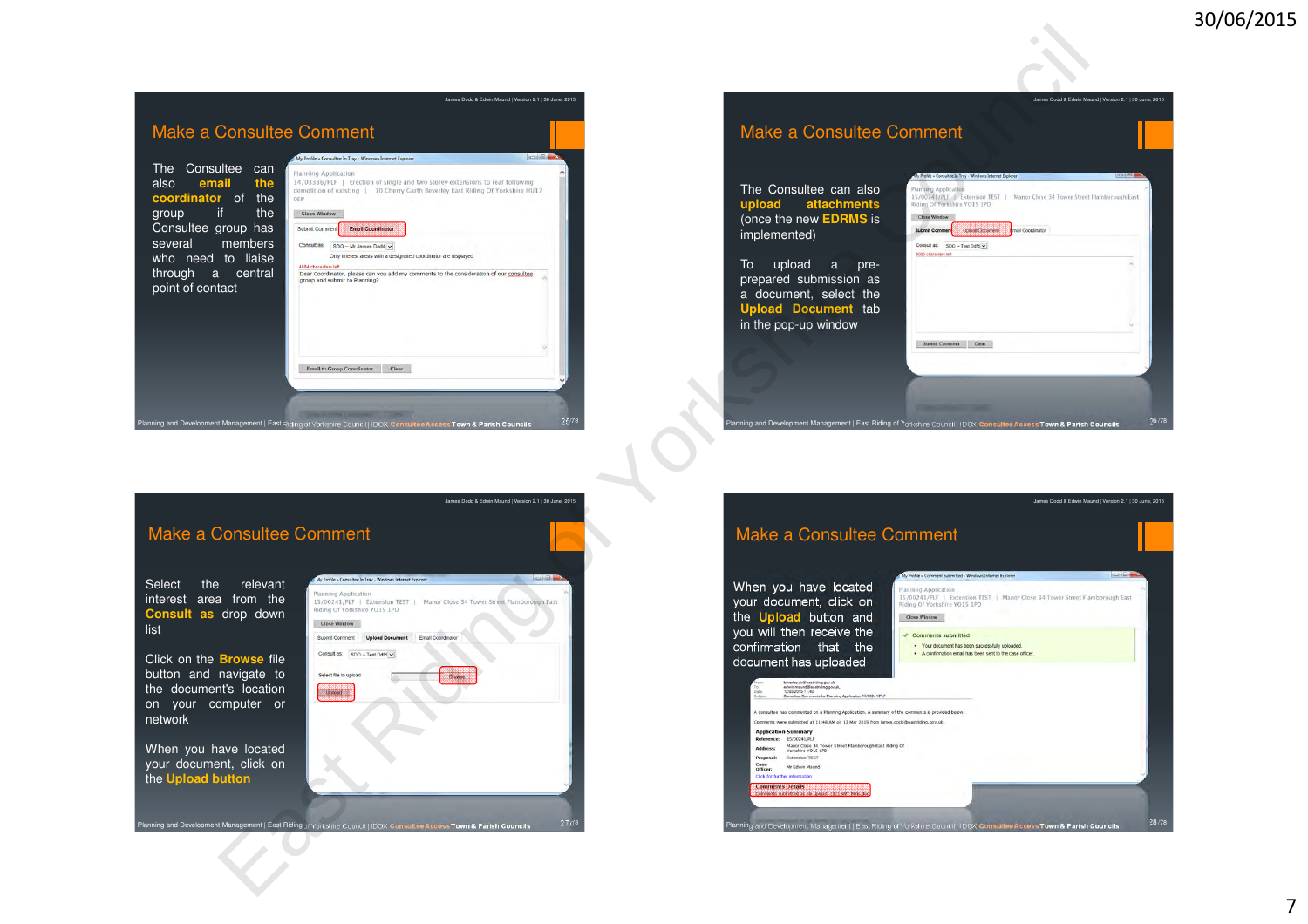





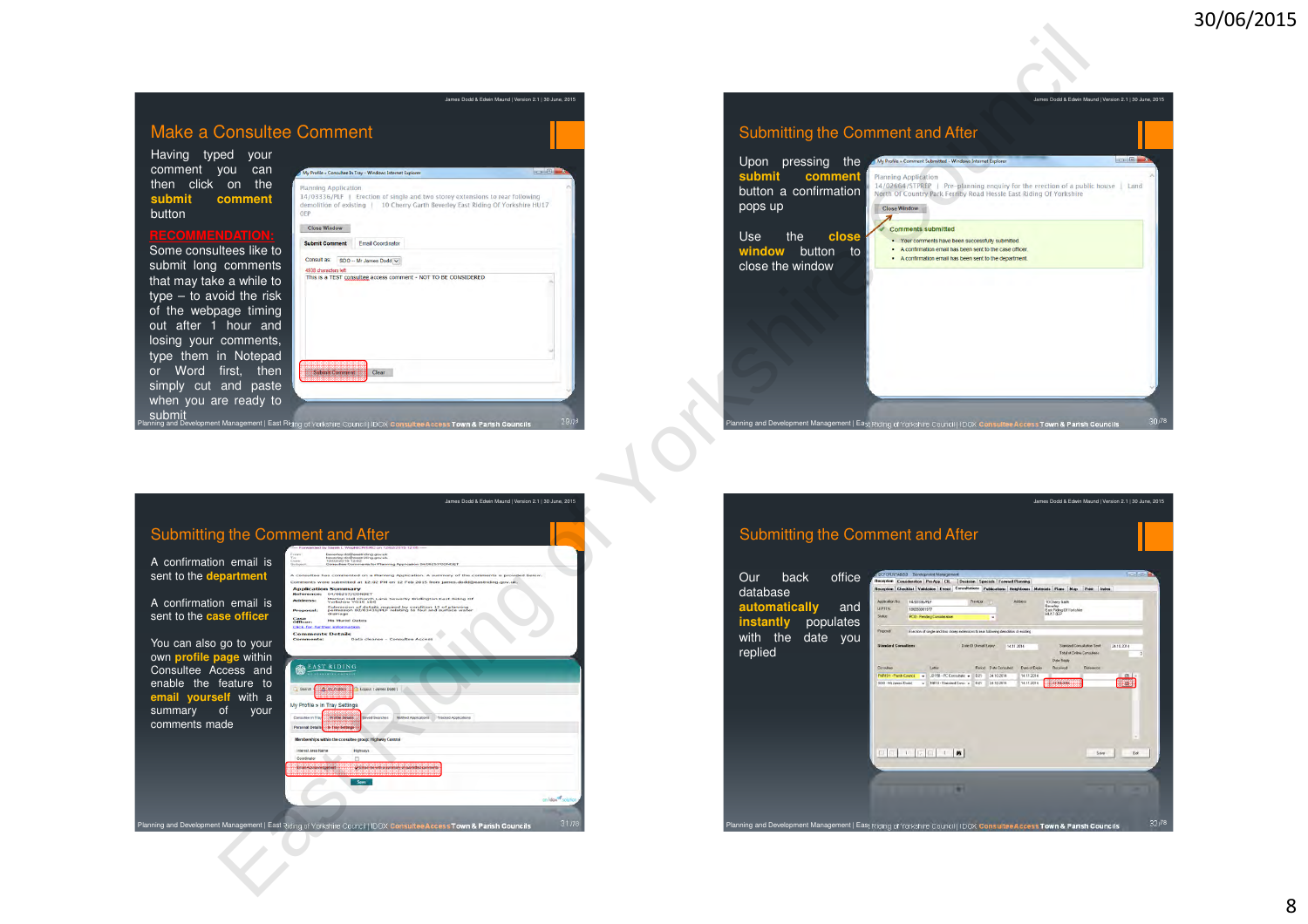James Dodd & Edwin Maund | Version 2.1 | 30 June, 2015

# Submitting the Comment and After

The **comment and associated details** also populate our database **automatically** and **instantly**

James Dodd & Edwin Maund | Version 2.1 | 30 June, 2015



# Submitting the Comment and After

The **comment** automatically **publishes to Public Access instantly** – this is by default as we trust our Consultees not to make defamatory remarks (although we can change this setting)





# James Dodd & Edwin Maund | Version 2.1 | 30 June, 2015Submitting the Comment and AfterClicking on the **Show Consultee Comments** button within Consultee Access allows the Consultee to view comments submitted by other Consultees

Planning and Development Management | East Riding of Yorkshire Council | IDOX **Consultee Access Town & Parish Councils**

<sup>36</sup> /78